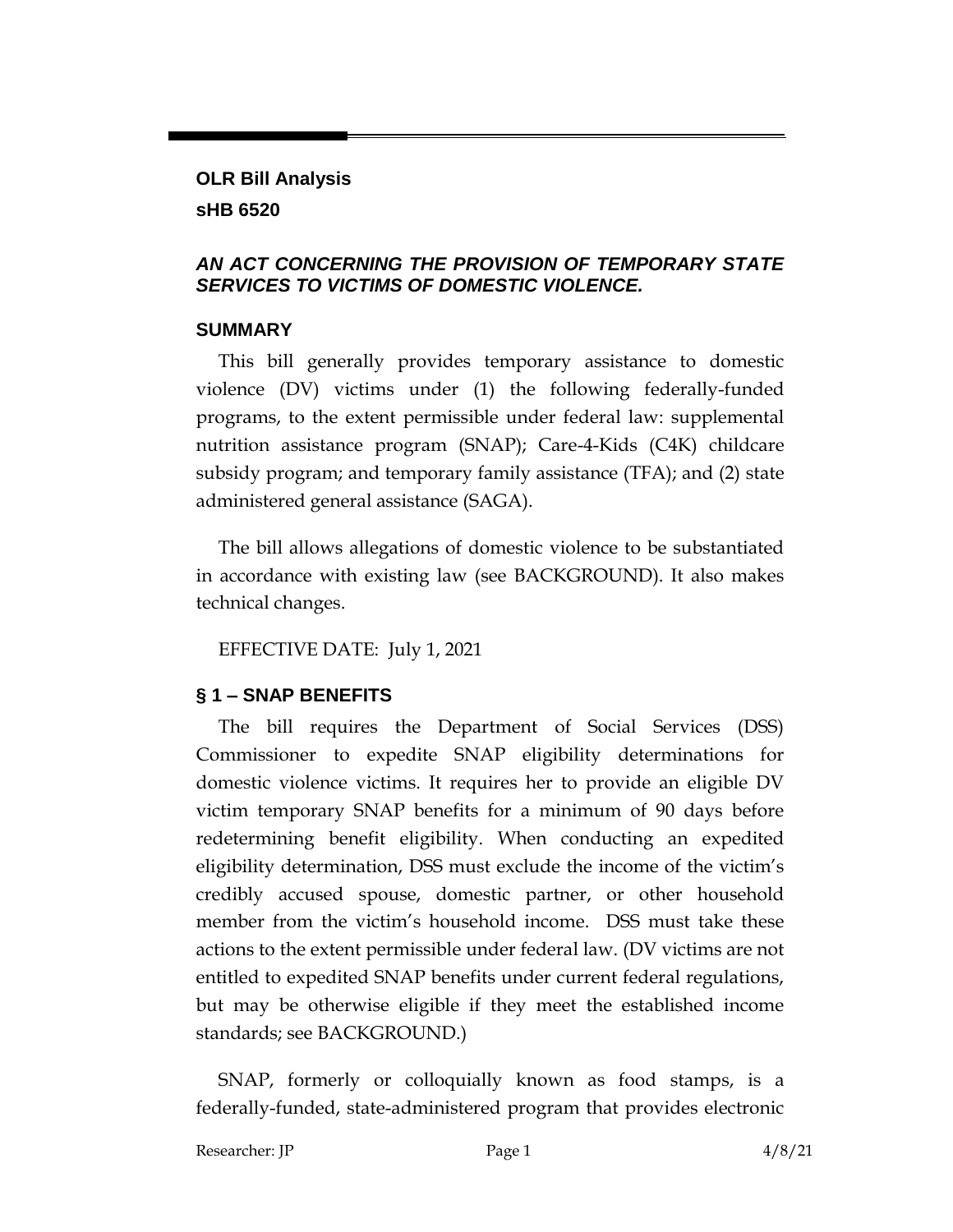benefit transfer funds to low-income households for food purchases.

#### **§ 2 – C4K CHILDCARE SUBSIDY**

The bill requires the Office of Early Childhood (OEC) Commissioner, to the extent permissible under federal law and within available appropriations, to waive C4K income standards when determining eligibility for at least 90 days for any alleged DV victim applicant. It requires OEC to redetermine eligibility based upon the program's income standards after this period. The bill also adds DV victims to the list of applicants who must be given priority in the C4K intake and eligibility process, to the extent permissible under federal law.

The C4K program subsidizes child care costs for low- and moderate-income families while a parent is working or attending a temporary family cash assistance approved education or training program (i.e., a Jobs First participant).

## **§ 3 – SAGA CASH ASSISTANCE**

Under the bill, in determining eligibility for SAGA cash assistance, the DSS commissioner must exclude the income of a DV victim's credibly accused spouse, domestic partner, or other household member for at least 90 days from the application date, within available appropriations. It allows DSS to redetermine SAGA eligibility based upon the program's income standards after the 90-day period.

In general, SAGA provides cash assistance to single or married childless individuals who have very low incomes, do not qualify for any other cash assistance program, and are considered "transitional" or "unemployable."

### **§ 4 – TFA CASH ASSISTANCE**

The bill requires the DSS commissioner to expedite TFA eligibility determinations for DV victim applicants. To the extent permissible under federal law, the commissioner must exclude the income of the applicant's credibly accused spouse, domestic partner, or other household member for a minimum of 90 days after the application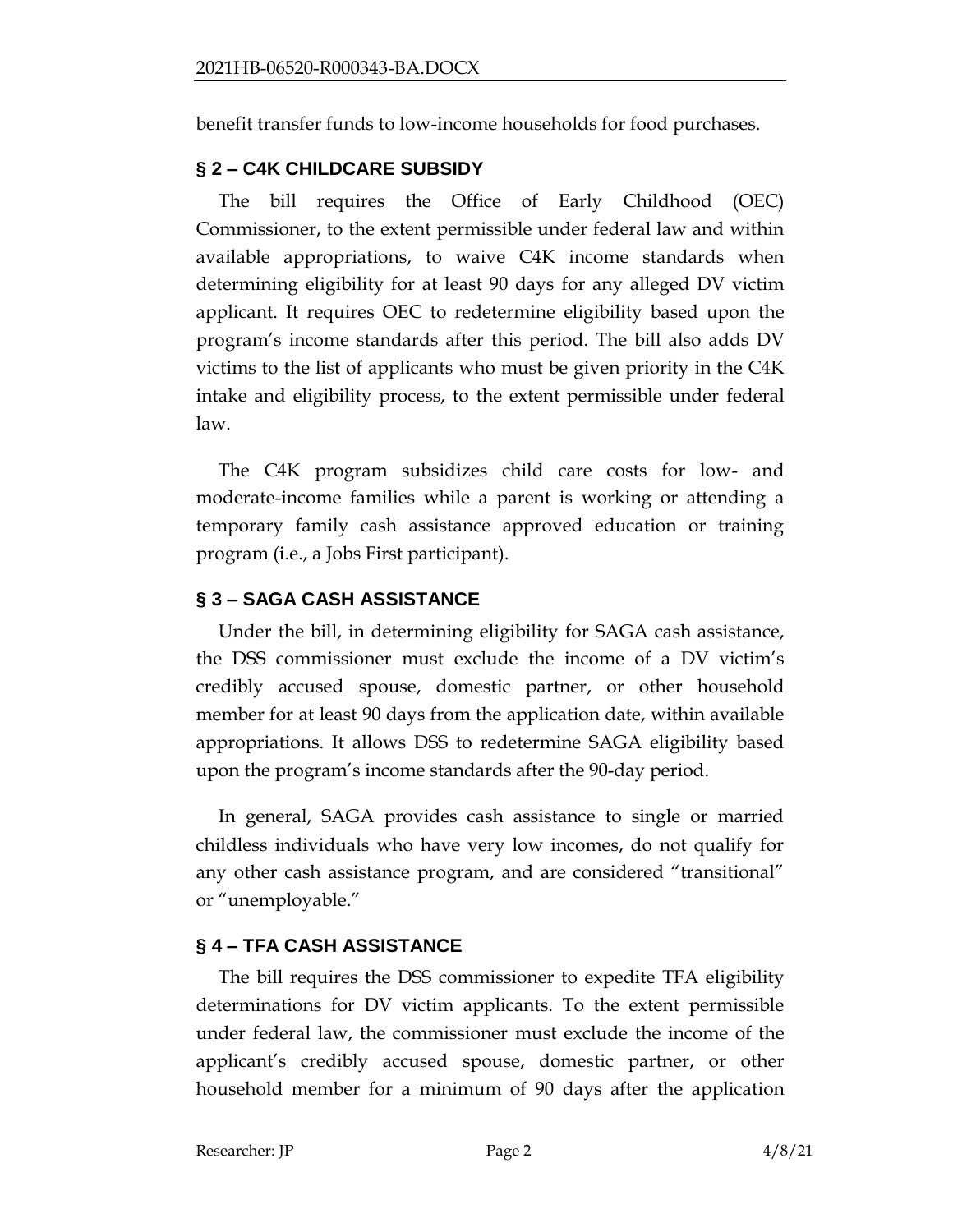date. The commissioner may redetermine TFA eligibility after the 90 day period.

TFA is Connecticut's cash assistance program for low-income families, funded through the federal Temporary Assistance for Needy Families (TANF) block grant.

## **BACKGROUND**

### *Substantiating Domestic Violence Allegations*

The law defines "victim of domestic violence" as a person who has been abused or subjected to extreme cruelty by:

- physical acts that resulted in, or were threatened to result in, physical injury;
- sexual abuse or being forced to participate in nonconsensual sexual acts or activities;
- sexual activity involving a child in the home;
- threats of, or attempts at, physical or sexual abuse;
- mental abuse; or
- neglect or deprivation of medical care.

By law, a DV victim's allegations may be sufficient to establish domestic violence where DSS has no independent, reasonable basis to find the applicant or recipient not credible. A victim may be required to provide a sworn statement or to submit to the department any available evidence including: (1) police, government agency, or court records; (2) documentation from a shelter worker, legal, medical, clerical, or other professional from whom the applicant or recipient sought assistance in dealing with domestic violence; or (3) a statement from someone with knowledge of the circumstances that provide the basis for the claim (CGS § 17b-112a).

# *Expedited SNAP Benefits*

Under federal regulations, DSS must post expedited SNAP benefits

Researcher: JP Page 3 4/8/21